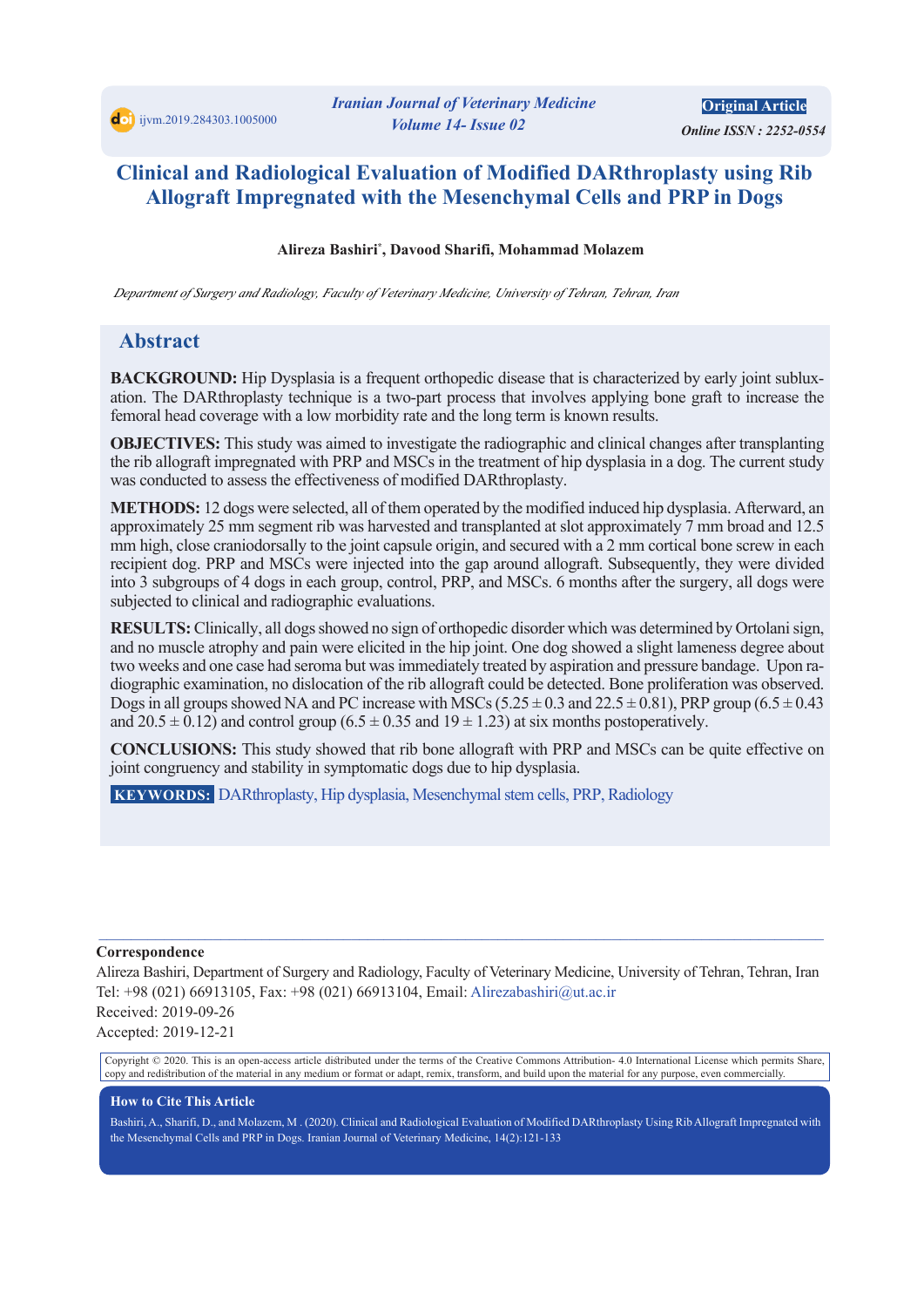# **Introduction**

Hip dysplasia is an impaired development of the hip joint characterized by subluxation or complete luxation of joint with subsequent fested by pain and lameness (Tomlinson and mild to severe degenerative changes mani-Cook, 2002). The incidence of hip dysplasia is highest in large and giant breeds and has erinarians (Comhire and Snaps, 2008; Smith, cern for dog owners, dog breeders, and vetincreased in the past 50 years which is a con-1998). While the definitive diagnosis of hip dysplasia must be based on the radiograph, other screening methods include clinical mography, and magnetic resonance imaging signs, palpation, ultrasound, computed to-(Flückiger, 2008; Ginja et al., 2009; Butler and Gambino, 2017). Treatment options of tory drugs, chondroprotective drugs, weight ministration of nonsteroidal anti-inflammahip dysplasia range from conservative (admaintenance, exercise moderation, complete fining to restricted cages, nutraceuticals, rest, dietary changes, physical therapy, congery (Marx et al., 2014; Vilar et al., 2014; acupuncture, and stem-cell therapy) to surcal options can be divided into two groups, Dycus et al., 2017; Corral, 2018). The surgidepending on the animal's age:  $(1)$  therapies aimed at alleviating pain consist of total hip tectomy, pectineal myectomy, coxofemoral replacement, femoral head, and neck osventing or lessening the amount of future denervation and  $(2)$  therapies aimed at prevenile pubic symphysiodesis, triple pelvic degenerative joint disease(DJD) include juoral neck lengthening, intertrochanteric os-<br>teotomy and DARthroplasty (Moses, 2000; osteotomy, double pelvic osteotomy, fem-<br>oral-neck lengthening, intertrochanteric osetabulum by promoting the coverage of the plasty directly increases the size of the ac-Denny et al., 2018; Witte, 2019). DARthro-

femoral head through implanting graft bone to the lateral rim (Slocum, 1998; Jacobs et tion procedure for the prevention of early throplasty is a relatively new center of attenal.; 2004, Grzegorzewski et al., 2013). DARements (Yaprakci et al., 2014). Also, it has detrimental effects of luxation on joint elnot been performed long enough to collect results from a large number of patients and ic studies documenting the effectiveness of there are no short- or long-term scientif-DARthroplasty in the treatment of canine hip dysplasia (Luck, 2007). Mesenchymal stem cells (MSCs) are multipotential cells that can differentiate into osteoblasts, chondrocytes, stromal cells, adipocytes, fibrous tissue, monly utilized to promote bone graft fusion myoblasts, tenocytes and become more comrate (Anderson et al., 2013, Lee et al., 2011). Platelet-rich plasma (PRP) containing many growth factors such as transforming growth factor-β, platelet-derived growth factor and insulin-like growth factor that are involved in bone healing and tissue repair and also as plant healing (Roffi et al., 2013, Jensen et al., an augmentation procedure to improve imlograft bone impregnated with mesenchymal 2005). This study aims to report the use of alstem cells derived from bone marrow and platelet-rich plasma in canine DARtroplasty and to retrospectively evaluate the clinical and radiographic outcome after a 6-month follow-up.

# **Methods and Materials**

In this study, twelve neutered adult male mongrel dogs, weighing  $\sim$  22.5  $\pm$  2.5 kg, were provided at 12 months of age by the ince, Iran). All experimental procedures University of Tehran (Tehran, Tehran Provinvolving animals were conducted accord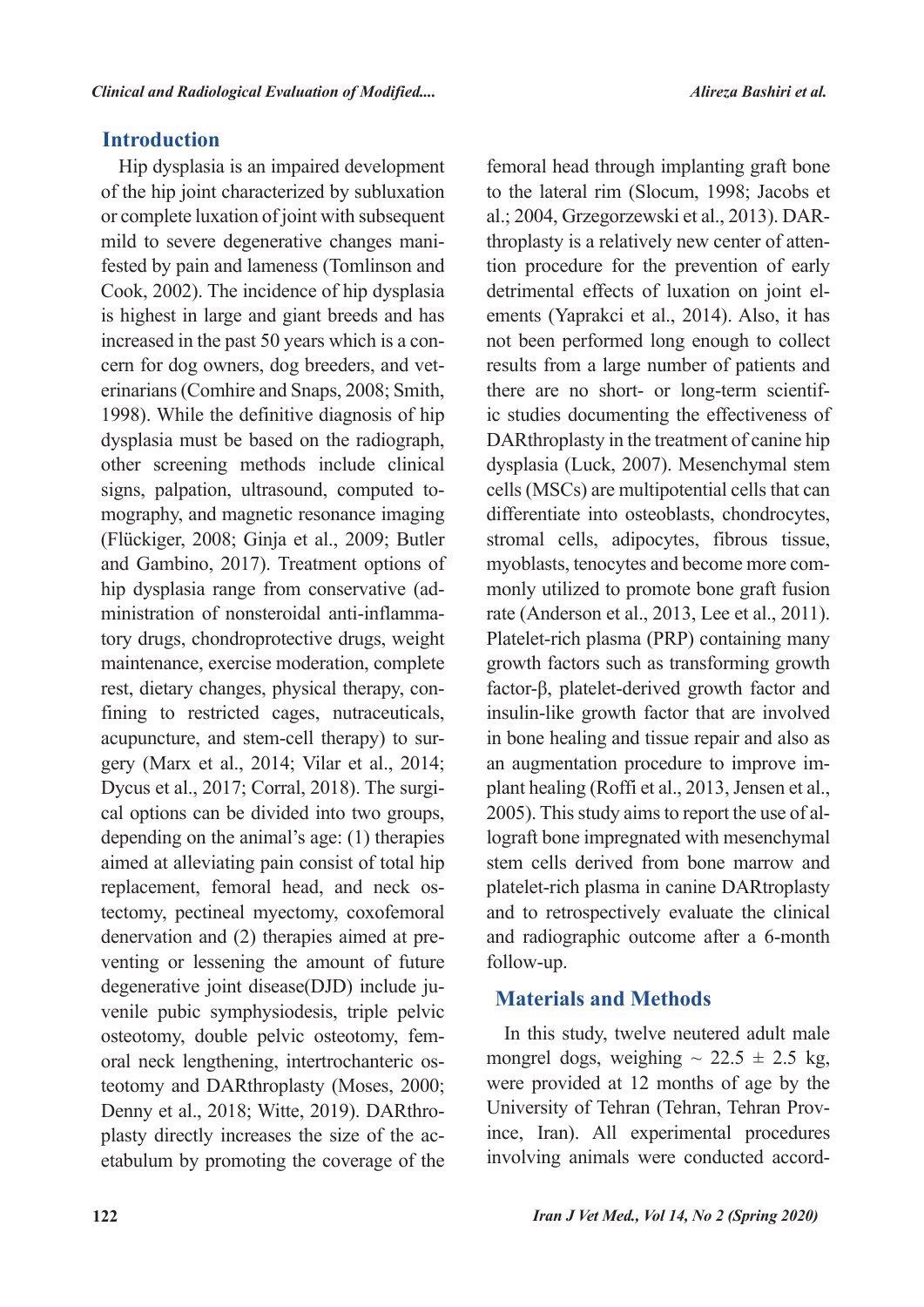periments adopted by Faculty of Veterinary ing to the Ethical Principles in Animal Exproved by the Experts Research Committee Medicine Research Committee and were aply, animals received vaccination and they ty of Tehran, Protocol 2345/95/2016. Firstin Faculty of Veterinary Medicine Universiwere wormed and castrated. After, the dogs underwent a radiographic and physical and orthopedic examination to obtain baseline information. Secondly, while coxofemoral luxation and hip osteoarthritis models have been previously described (Ozaydin et al, 2003, Little et al., 2016), a modified model of coxofemoral subluxation to induction of hip dysplasia was provided by capsulotomy, ligament capitis osis femoris transaction and capsulorrhaphy with craniolateral approach  $F$ igure 1, A). Dogs were assessed to be at-risk for CHD by evidence of hip laxity, which was defined as orthopedic examination and radiographs.

All dogs were subsequently divided into 3 ulum was covered by allograft impregnated ular coverage with allograft), PRP (acetabgroups of four dogs each: Control (acetabwith PRP), and MSCs group (covered ace-<br>tabular with allograft and MSCs).

#### **Surgical technique**

Modified DARthroplasty was carried out on all dogs. Animals were taken off-feed for amine (10 mg/kg, IM, Alfasan, Netherlands) search dogs were premedicated with a Ket-12 h and water was withheld for 2 h. All reand Xylazine (0.5 mg/kg, IM, Alfasan, Neth-<br>erlands) and afterward the left coxofemoral area was thoroughly clipped. After receiving a prophylactic dose of Cefazolin (22 mg/kg, IV, Exir, Iran), anesthesia was inducted by a combination of Ketamine  $(5 \text{ mg/kg}, \text{IV})$  and Diazepam (0.25 mg/kg, IV, Caspian Tamin, Iran). Following endotracheal intubation, inhalation anesthesia was maintained with  $2\%$ cuit. Animals were positioned in left lateral Isoflurane in Oxygen via a rebreathing ciroral region were aseptically prepared for the recumbency, then thorax and left coxofemproach, an arch-shaped slot, approximately tinely reaching the hip joint with a dorsal apsurgery with betadine and alcohol. After rou-7 mm broad and 12.5 mm high, was created close dorsally to the joint capsule origin into the subchondral bone from the cranial end in anterior direction using a high speed round burr. An appropriate 2 mm cortical bone screw was selected based on measurement justment, the rib allograft was firmly packed by depth gauge and radiograph. After adinto the slot and secured to the recipient bed with screw in a lag fashion in such a way as oral head and to rest on the capsule (Figure to cover the posteriolateral aspect of the fem-1, B). The motion of the hip was checked to find out whether the graft did not restrict its full range, and where necessary the graft was ulous reinsertion of gluteal muscles and clo-<br>sure of the wound routinely. made smaller. The next step included metic-<br>ulous reinsertion of gluteal muscles and clomade smaller. The next step included metic-

## **collection Allograft**

Before the beginning of primary surgery, standard lateral approach to the right thorax on the area of greatest convexity was applied to harvest an approximately 25 mm segment of the 8th left rib, which was wrapped in sterile saline (0.9% NaCl) solution soaked ent dog which was prepared simultaneously. gauze sponge to be transplanted in a recipi-(Aranda et al., 2008; Boudrieau et al., 2004; Makridis et al., 2012).

#### **PRP** preparation

For obtaining autologous PRP, before each operation, peripheral venous blood was drawn into tubes containing an anticoagulant  $(ACD)$  under standard aseptic technique.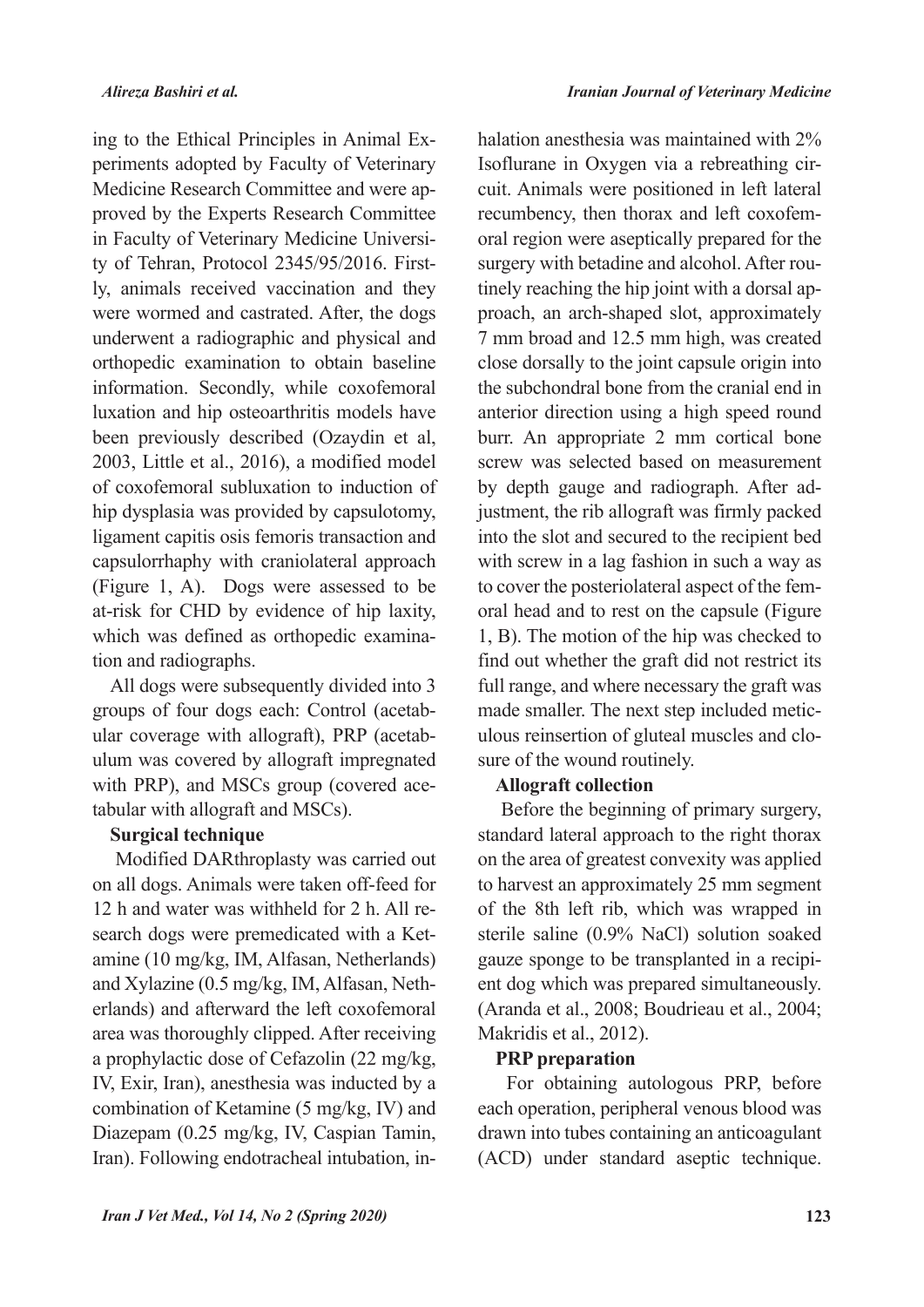The four 10 ml ACD tubes were filled for each of the four dogs in the second group PReP2, Centrifuge, Harvest Plymouth .MA) ry. Blood samples were centrifuged (Smartand immediately transferred to the laboratolet-poor plasma) were formed based on the nents (Erythrocytes, buffy coat, and platefor 5 min at 1000 g so that its three compodensity of blood components. The buffy coat layer was closely collected by a pipette and pooled in a separate tube which was spun for a second time for 15 min at 1500 g so that the PRP portion was taken from the surface, 3 ing PRP were delivered to operation room tion was obtained. Four syringes containml of PRP mixed with calcium chloride soluing  $882\pm199\times103$  plate-let/µl was utilized so that a volume of 3 ml of PRP containaround allograft site for each dog (Bearden et al., 2017; Lee et al., 2014; Messora et al., 2014; Shin et al., 2017; Dallari et al., 2016; Aldirawi et al., 2018).

### **Bone marrow MSCs isolation**

Under strict aseptic condition bone marrow was obtained from the iliac wing of dogs three weeks before transplantation surgeries. Under anesthesia and using a Jamshidi bone marrow ed into a syringe containing 1mL heparinized needle  $(15G)$ , 9 mL bone marrow was aspiratsaline solution. Immediately specimens were becco's modified Eagle's medium (DMEM; arin blood was diluted at a  $1:1$  ratio with Dulsent to the cell-culture facility. The BM-hep-Gibco, USA) high glucose and carefully laid over the 3 ml Lymphosep density gradient medium (Biowest, France) in a 15 ml conical tube and then centrifuged for 30 min at 400  $\times$ g. ed in DMEM and finally centrifuged at 400 coll interface was removed and resuspend-The mononuclear cell layer at the plasma-Figr for 10 min twice. The mononuclear cells were plated in tissue culture flasks at a den-

sity of  $1\times 105$  cells per 25 cm<sup>2</sup> 10% fetal bo vine serum (FBS; Gibco, USA), 1000 IU/ml penicillin, and  $100 \mu g/ml$  streptomycin were added to culture flasks and incubated at  $37^{\circ}$ C with  $5\%$  CO2 and  $95\%$  air at 100% humidity. Four days after the initial culture, plates were washed with Dulbecco's Phosphate Buffered Saline (DPBS) to remove the nonadherent cell. From this point on, every 2nd day, we changed the medium until a confluence of 70-80% was achieved. The BMSCs, adherent TA and subcultured until at passage 3 they cells, were harvested with  $0.25\%$  trypsin-EDic dogs from which they had been collected. jected into the gap around allograft in specifwere used in the third group. MSCs were in- $(Callegaro et al., 2018; Bearden et al., 2017;$ Jo et al., 2017; Long et al., 2013; Rafatpanah et al., 2018: Grabowski and Robertson, 2013: Mirghasemi et al., 2017; Thua et al., 2015).

## Post-operative care

ter the surgical procedure to be assessed as Radiographs were taken immediately afthe baseline date for comparative purposes with follow-up radiograph examinations at spective cages. Cefazolin  $(22.5 \text{ mg/kg}, \text{IV}),$ thesia, the dogs were transferred to their re-6 months. After recovery from general aneswas administered every 12 h for five days and Tramadol (2 mg/kg q12h, Alborz Darou, Iran) was given for 3 days and changed to oral Tramadol (4 mg/kg q12h, Alborz Darou, Iran) for 5 days. Skin sutures were removed within 14 days. The orthopedic examination was conducted at 2 months and 6 months tions were performed to exclude conditions postoperatively also neurological examinaother than a hip disorder.

## **Evaluation**

Ventrodorsal hip extended radiographs were used to calculate Norberg angle and estimate femoral head coverage using the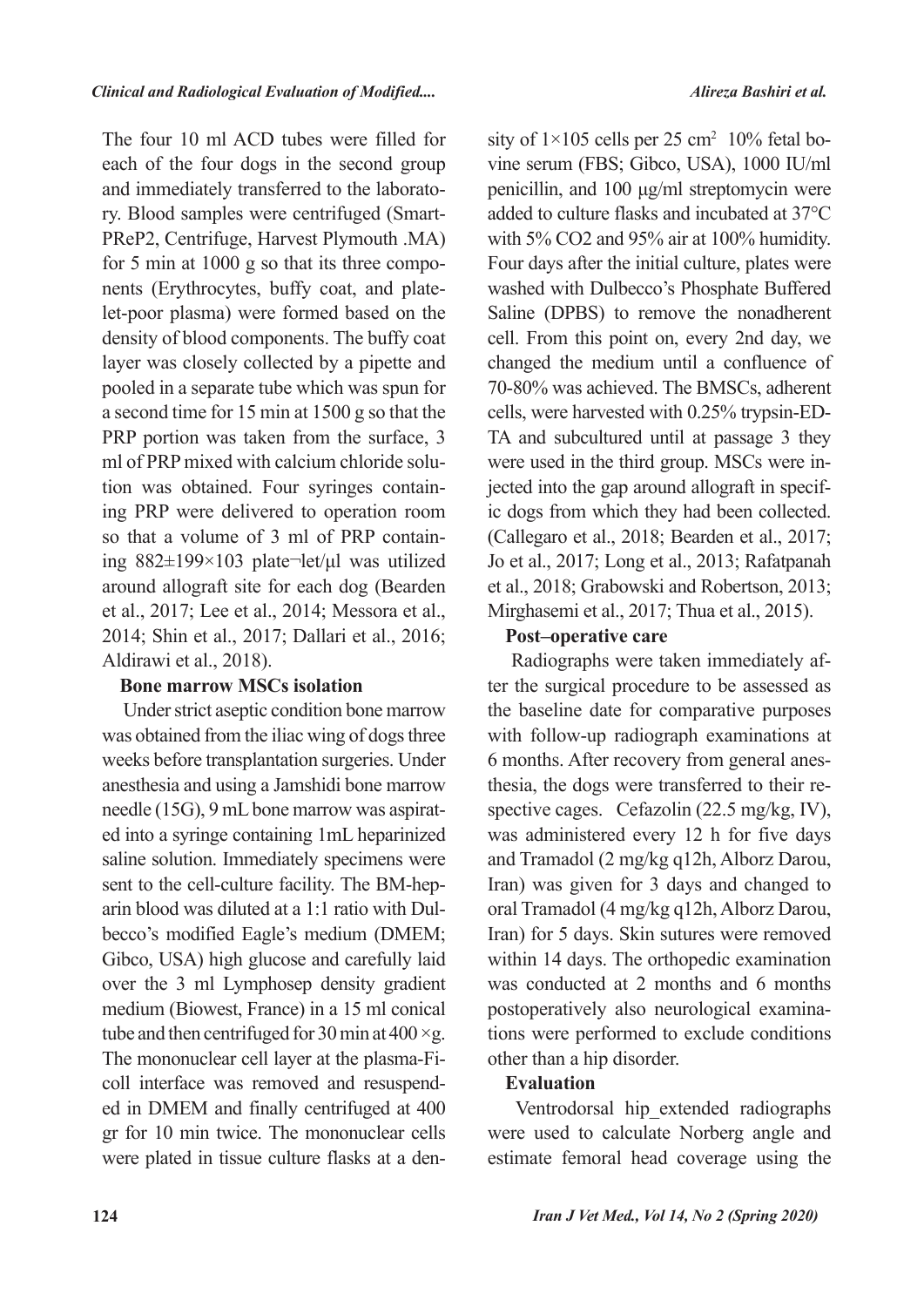dic Foundation for Animals (OFA) via an scoring system developed by the Orthope-MX-20 Cabinet X-ray System (35 kV, 300  $\mu$ A and 240 s) under sedation (IM Ketamine terward an IV cocktail of Ketamine (5 mg/  $(10 \text{ mg/kg})$  and Xylazine  $(0.5 \text{ mg/kg})$  and afgraph image was used for diagnosis, DJD  $kg$ ) and Diazepam  $(0.25 \text{ mg/kg})$ ). The radioscore  $(0-4)$ , Norberg angle  $(NA)$ , percent tabulum, graft position, metallosis around coverage (PG) of the femoral head by acescrews, bone proliferation associated with the graft. The Clinical variables evaluated include Ortolani maneuver, gait observation for gross lameness score (an abnormality of gait or posture), muscle atrophy (decrease in mass of muscle), the hip extension to detect pain with passive movement and range of motion, presence of seroma (Off and Matis,  $2010$ ; Dueland et al.,  $2010$ ). DJD also is known as osteoarthritis, was defined as ation of articular cartilage characterized by a noninflammatory, noninfectious degenerbone formation at the synovial margins and lationship of the center of the femoral head berg angle (NA) was characterized as the reby fibrosis of periarticular soft tissue. Nortabular rim, a NA of 105o or greater has been to the craniolateral aspect of the dorsal aceconsidered to indicate normal status. Percent vided by the acetabulum to oppose the force Coverage is an indication of the support protransmitted from the femur, a PC of  $50\%$ or greater was normal status (Figure 1, C). Ortolani sign was defined as the "clunk" or shift palpated as the femoral head enters the acetabulum during the abduction of the hip.



plasty, the femoral head was completely covered with the rib allograft. (C) An illustration of periosteal reaction and allograft dure which is measured by NA and PC parameters in a standard ventrodorsal projection and (B) after a modified DARthro-Figure 1. Radiographic images show (A) a hip subluxation following the modified induced coxofemoral subluxation proceremodeling on the radiograph and indicates the amount of acetabular coverage.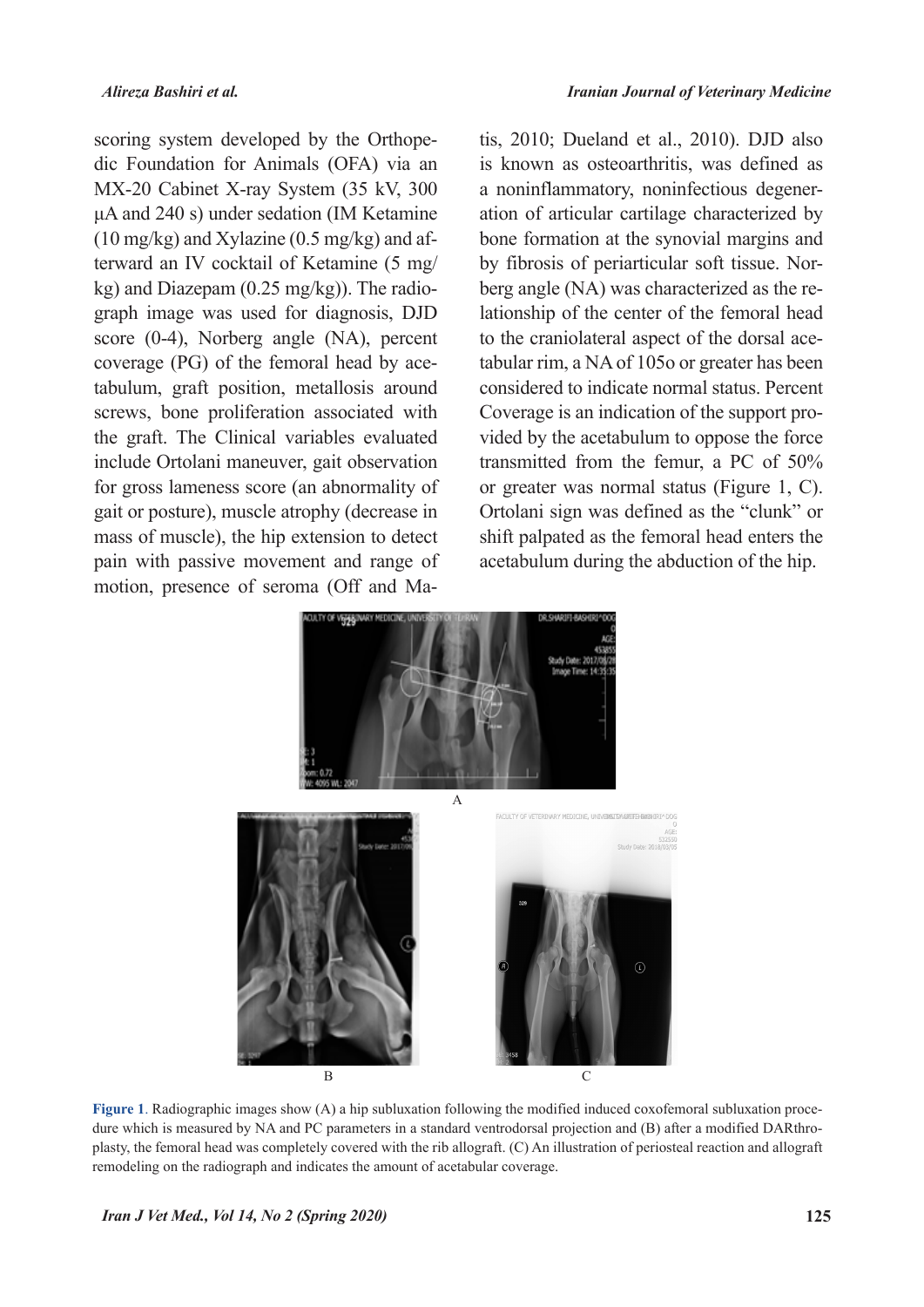|                                                      |                  | Control           |                    | PRP                    |                  | <b>MSC</b>             |                    |
|------------------------------------------------------|------------------|-------------------|--------------------|------------------------|------------------|------------------------|--------------------|
|                                                      |                  | Before<br>Surgery | After Sur-<br>gery | Before<br>Surgery      | After<br>surgery | Before<br>Surgery      | After Sur-<br>gery |
| Ortolani Sign                                        |                  |                   |                    |                        |                  |                        |                    |
| Negative                                             | $\boldsymbol{0}$ |                   | $(100\%)4$         |                        | $(100\%)$ 4      |                        | $(100\%)4$         |
| Positive                                             | 1                | $(100\%)4$        |                    | $(100\%)4$             |                  | $(100\%)4$             |                    |
| Lameness                                             |                  |                   |                    |                        |                  |                        |                    |
| None                                                 | $\boldsymbol{0}$ |                   |                    |                        |                  |                        |                    |
| Slight<br>Mild                                       |                  |                   |                    |                        |                  |                        |                    |
|                                                      |                  |                   |                    |                        |                  |                        |                    |
| Moderate                                             | 2                | $(50\%)2$         | (75%)3             | $(50\%)2$<br>$(50\%)2$ | $(100\%)4$       | (75%)3                 | $(100\%)4$         |
| Severe or intermittent non-<br>weight-bearing        | 3                | (25%)1            | (25%)1             |                        |                  | (25%)1                 |                    |
|                                                      | 4                | (25%)1            |                    |                        |                  |                        |                    |
| Non-weight-bearing most of the<br>time               | 5                |                   |                    |                        |                  |                        |                    |
| Musculature (hip and thigh<br>(regions               |                  |                   |                    |                        |                  |                        |                    |
| Normal                                               | $\boldsymbol{0}$ |                   |                    |                        |                  |                        |                    |
| Some atrophy                                         | 1                | $(100\%)4$        | $(100\%)4$         | $(100\%)4$             | $(100\%)4$       | $(100\%)4$             | $(100\%)4$         |
| Marked atrophy                                       |                  |                   |                    |                        |                  |                        |                    |
| (Pain (on the hip extension                          |                  |                   |                    |                        |                  |                        |                    |
| None                                                 |                  |                   |                    |                        |                  |                        |                    |
| Mild to moderate (turning or<br>(pulling on the limb | $\overline{0}$   | (25%)1            |                    | (25%)1                 | $(100\%)4$       | $(50\%)2$<br>$(50\%)2$ |                    |
|                                                      | 1                | (75%)3            | $(100\%)4$         | (75%)3                 |                  |                        | $(100\%)4$         |
| Severe (vocalisation or aggres-<br>(sion             | 2                |                   |                    |                        |                  |                        |                    |
| Seroma                                               |                  |                   |                    |                        |                  |                        |                    |
| None                                                 | $\boldsymbol{0}$ | $(100\%)4$        | (75%)3             | $(100\%)4$             | $(100\%)4$       | $(100\%)4$             | $(100\%)4$         |
| A little                                             | $\mathbf{1}$     |                   | (25%)1             |                        |                  |                        |                    |
| $\mathbf{A}\mathop{\mathrm{lot}}$                    | $\boldsymbol{2}$ |                   |                    |                        |                  |                        |                    |

Table 1. Clinical tests performed, time tested and percentage of the dogs tested.

## **Results**

plasty with rib allograft on 12 hips. All dogs The authors have performed the DARthrosults that have been obtained at  $3$  months cations. According to the same clinical recompleted the study without major compliand 6 months after surgery and the absence radiographs between post-op and 6 months, operative and by next six months. In the the comparison was mentioned between precontrol group, one graft was fixed using two screws that did not present a significant dif-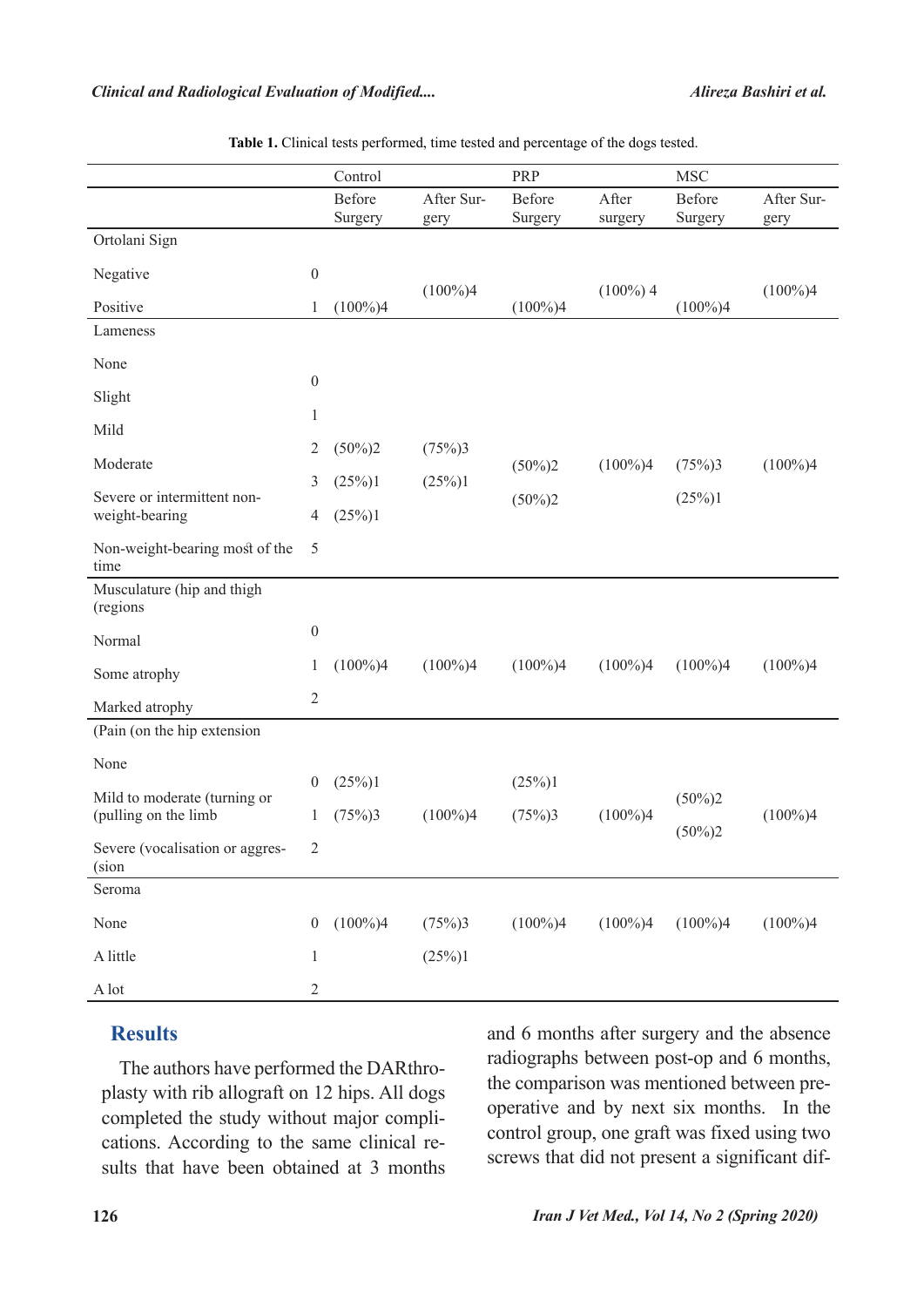| $\frac{1}{2}$ control, Terr , and $\frac{1}{2}$ and $\frac{1}{2}$ coupled to the article of months of graduate. |                   |                  |                   |                  |                   |                  |  |  |  |  |  |
|-----------------------------------------------------------------------------------------------------------------|-------------------|------------------|-------------------|------------------|-------------------|------------------|--|--|--|--|--|
|                                                                                                                 | Control           |                  | PRP               |                  | <b>MSCs</b>       |                  |  |  |  |  |  |
|                                                                                                                 | NA                | PC.              | NA                | PC.              | NA                | PС               |  |  |  |  |  |
| <b>Before Surgery</b>                                                                                           | $101.25 \pm 1.29$ | $40.25 \pm 2.04$ | $101.75 \pm 1.39$ | $41.75 \pm 2.16$ | $103.25 \pm 0.82$ | $43.75 \pm 1.47$ |  |  |  |  |  |
| After Surgery                                                                                                   | $107.75 \pm 1.64$ | $59.25 \pm 3.27$ | $108.25 \pm 1.82$ | $62.5 \pm 2.28$  | $108.5 \pm 1.12$  | $66.25 \pm 2.28$ |  |  |  |  |  |

Table 2. NA and PC study showing means and standard errors in control, PRP, and MSC groups before and after 6 months of grafting.

ference in that final result compared with the other dogs. All dogs that showed positive Ortolani sign before surgery was converted to a negative after surgery. Eleven dogs had no apparent lameness at 6 months, whereas imately 2 weeks due to soft tissue injury in the other one had some lameness for approxthe control group. After the third week, all operative re-evaluation indicated that all dogs had a subjectively normal gait. Postdogs had normal range of motion without pain during passive movement of the limb. Muscle atrophy did not occur after surgery (Table 1). In the PRP group, one early patient had a little seroma, which was due to loose ration without any sign of infection. In the muscle closure. This responded well to aspinial to its expected location but fortunately, it MSCs group, one graft appeared slightly crawas considered enough to cover the femoral head. None of the dogs revealed any DJD and metallosis findings radiographically. No dislocation of the allograft was observed in any of the dogs until to be remodeled (Fig.  $1$ , C). The mean  $\pm$  SD value of the preoperative NA was  $101.25 \pm 1.29$  (range, 100o to 103o; median 101o),  $101.75 \pm 1.39$  (range, 100o to 104o; median 101.5o) and  $103.25 \pm 0.82$ (range,  $102o$  to  $104o$ ; median  $103.5o$ ) for control, PRP and MSCs, respectively. After ter increased to  $107.75 \pm 1.64$  (range, 105o to surgery, the mean  $\pm$  SD of the same parame-109o; median 108.50),  $108.25 \pm 1.82$  (range,

107o to 109o; median 108.5o) and 108.5  $\pm$ 1.12 (range, 107o to 110o; median 108.5o). In the control group, the PC values were dian 41%) and  $59.25\% \pm 3.27\%$  (range, 55%  $40.25\% \pm 2.04\%$  (range, 37% to 42%; meto  $64\%$ ; median 59) before and after surgery, respectively, and this increase was elicited in the PRP  $40.25 \pm 2.04\%$  (range, 39% to 45%; median 41.5%) and  $62.5\% \pm 2.28\%$  (range, eration, respectively. The PC surged from  $60\%$  to  $62\%$ ; median  $61$ ) pre and post-op- $43.75 \pm 1.47\%$  (range, 42% to 46%; median 43.5%) to  $66.25\% \pm 2.28\%$  (range, 64% to) 70%; median 68) postoperatively in MSCs ed at the cranial aspect of the implant in all group (Table 2). Bone proliferation was notrecipient dogs.

#### **Discussion**

DARthroplasy is a surgical intervention intended to improve the biomechanics of the hip, hip joint congruity, decrease abnormal es and reduce hip pain. It can be performed hip joint laxity, normalize articular stresssonable cost compared to other procedures struments with a minimal fixation for a reabilaterally and done with routine bone in-(Witte,  $2019$ ). Dogs clinically affected by ic joint laxity before articular cartilage is hip dysplasia with palpable or radiographcedure (Hupp et al., 2007). DARthroplasy badly damaged, are candidates for this prois also a viable surgical option for dogs in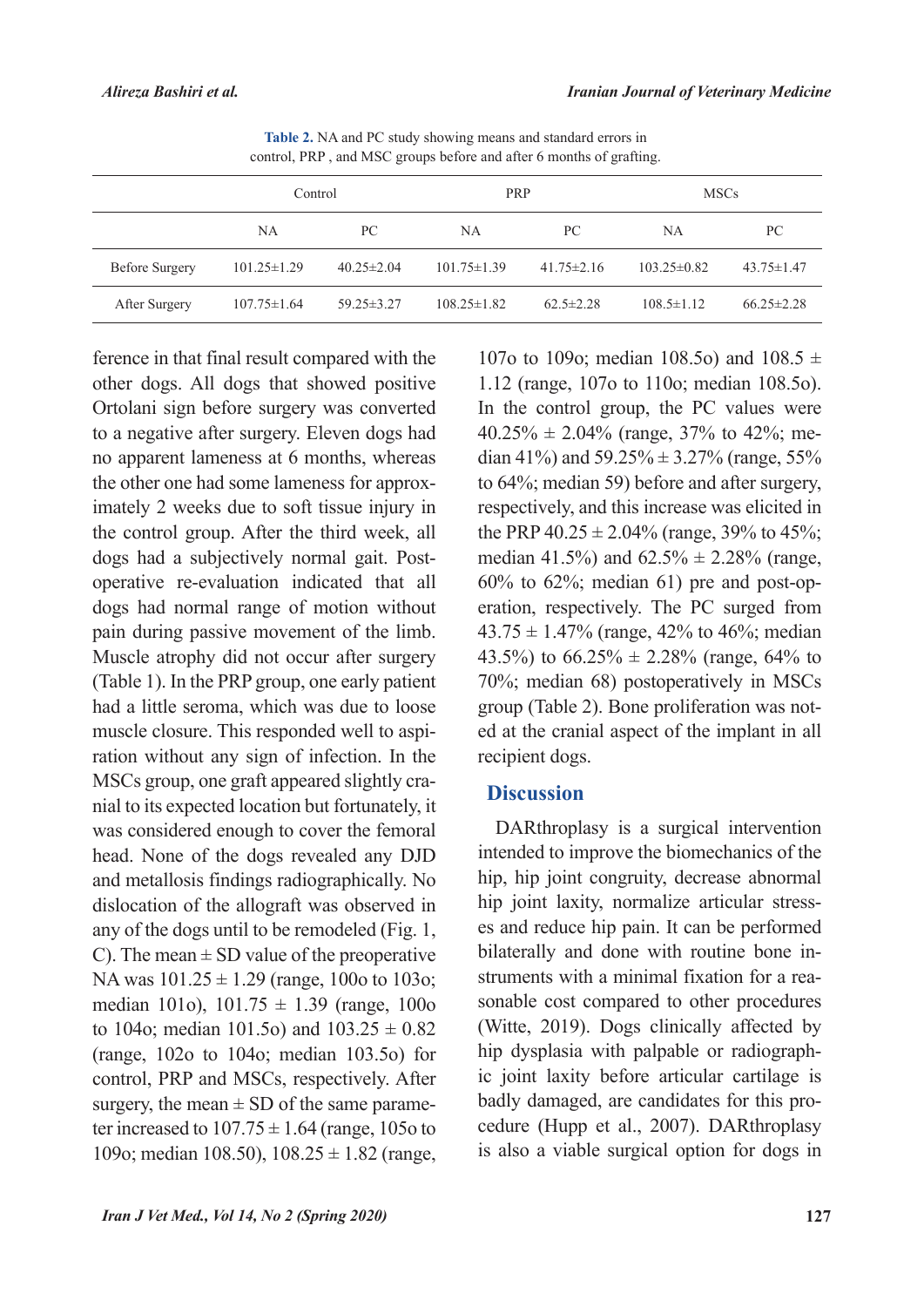which juvenile pubic symphysiodesis, triple pelvic osteotomy, and total hip replacement are precluded by cost, age, degree of laxity. This technique is an advanced procedure geons and contraindicated when there are and should be performed only by expert sursigns of advanced DJD, breakdown of the ease. Early reports indicated that the animals dorsal acetabular rim, or neurological diswith significant DJD but without instability are not considered candidates for it, because the function of this procedure is to improve plications occur. Although temporary sciatic lent return to normal function unless comstability. This procedure results in an excelneuropraxia, screw breakage, infection and seroma have been reported as complications secondary to biocompatible osteoconductive polymer shelf arthroplasty, in our study none of them occurred postoperatively other than piration and pressure bandage. In this case, seroma in one case which responded to asappropriate muscle suturing and dead space ory as to whether the modified procedure vent seroma formation. To support our theobliteration could have been useful to precould lead to radiographic improvement of congruency and hip stability, NA and PC were analyzed before and after surgery, and the results of our analysis demonstrated a remarkable increase of NA and PC for hips and a subsequent decrease of subluxation and joint incongruency in all groups. Since both positive Ortolani incidence and NA and PC in dogs had improved significantly fied DARthroplasty. Bone proliferation has ofemoral stability occurs following modiat six months, our study demonstrated coxbeen reported at the cranial of an implant on ilial wing and neck 17 weeks after surgery uation indicating an active ossification site. which was observed in our radiograph evaltients that have undergone DARthroplasty In Slocum's series of cases, none of the pahave demonstrated painful signs, which was already evident in our study. In our study, the autologous bone graft was not applied since it is already known that it is the most effective bone substitute due to the presence of osteoprogenitor cells inside the graft that are reported to survive after transplantation (Kruyt et al.,  $2004$ ) and it cannot be further enhanced by the addition of adjuvant factors, because of the presence of differentiated osteoblasts (Ronald et al., 2004). Although from a clinical point of view, a combination of bone allografts with ostegenetic factors is of great relevance, in the current study was radiologically observed the reliable bone healing at all groups, however, in PRP and MSCs groups the appreciable bone healing and remodeling were discerned. This result was probably because radiographs were atively. The absence of growth factors and taken only one time at  $6$  months postopermultipotent MSCs from the periosteum and bone marrow causes bone allograft fracture and nonunion (Jensen et al., 2004, Long et al., 2013). The use of MSCs and PRP had no adverse events and post-op complications lograft is a viable alternative if a dog needs clinically so MSCs or PRP impregnated albone grafting. In our experiment, the local injections of MSCs and PRP seem to have genesis, however, further investigations are good clinical efficacy in distraction osteoble orthopedic polymer shelf arthroplasty) needed. Shelf arthroplasty (or biocompatiwas reported by Sertl and Jensen in the late 1980s as a new surgical treatment for the canine hip. In the procedure, for extending the dysplastic lateral rim on the acetabulum, a commercial polymer as a bony shelf was used (Sertl and Jensen, 1990). Although this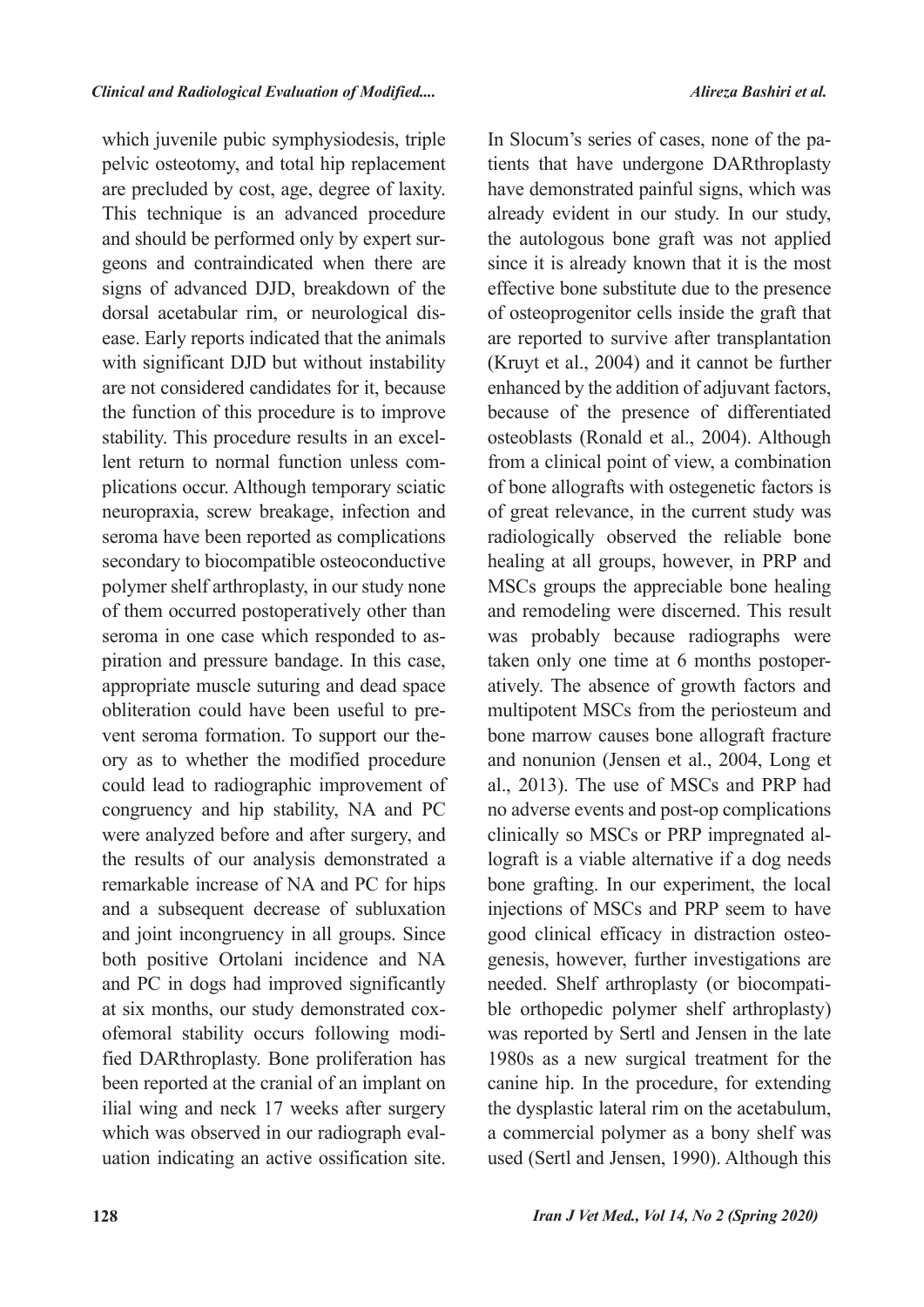procedure provided a high rate of successful ress after surgery since BOP material failed functional recovery, hip dysplasia may progto be osteoconductive, despite the positive early anecdotal reports. Therefore, it can no longer be advised for hip dysplasia treatment ular rim arthroplasty, or DARthroplasty, has in young dogs. After 27 years, dorsal acetabcellous bone from the ipsilateral ilial wing as been described in which strips of corticocanan autograft are placed in a slot above the hip joint capsule origin (Hupp et al., 2007; ness, and prognosis of shelf arthroplasties or curately determine indications, effectiveports of clinical results are available to ac-Luck,  $2007$ ). To date, a few published re-DARthroplasty other than human medicine with numerous descriptions and variations. At present, only Slocum's description of erinary medical publications (Slocum et al., technique and results are available in vetnique deserves to be thoroughly investigated 1998). The modified DARthroplasty techsia and subluxation treatment. However, a as a surgical option for canine hip dysplalong-term func-tional analysis using larger animal models is required to prove it. Also, future studies on a more definitive method to evaluate osseous integration and histologic examination to further qualify the degree of bony fusion of the grafts and recipient beds is necessary.

### **Conclusion**

The current study indicates that rib bone allograft with PRP and MSCs increases the augmentation of the dorsal acetabular rim to promote the biological remodeling of the sults in a favorable clinical function of the femoral head within the acetabulum. It recedure helps to reduce the subluxation of hip and a good outcome. Moreover, this prothe femoral head, thereby helping to restore the biomechanical function of the hip joint. ty studies with follow-up are needed before However, we believe that more high-qualirecommending the modified DARthroplasty procedure as an equal surgical alternative to Shelf arthroplasty.

#### **Acknowledgments**

The study was financially supported by the ing and Research Small Animal Hospital of pletely performed at the Specialized Teach-University of Tehran. This work was com-University of Tehran. The authors are grate-<br>ful to Dr. Massoumeh Jabbari Fakhr for her help in MSCs preparation and Rouhoulah Esanejad and Davood Faskhoudi for their assistance in the execution of this study.

### **Conflict of Interest**

The authors declared that there is no con-<br>flict of interest.

#### **References**

- AlDirawi A. A., Sharifi D., Soroori S., Bokaie S., Mokhtari R., Bashiri A., Shad H., Esanejad R., Faskhoudi D. (2018). Clinical and radiological pregnated with the mesenchymal cells and PRP in evaluation of transplanted fresh ear cartilage imtreatment of growth plate injury in lamb. Iran J Vet Med, 12(4), 238-291. https://doi.org/10.22059/ ijvm.2018.257195.1004897
- Anderson J., Jeppesen N., Hansen M., Brady C., enchymal stem cell allograft versus autogenous phalangeal joint arthrodesis: comparison of mes-Gough A. and Fowler Z. (2013). First metatarsobone graft fusion rates, Surg Sci,  $4(5)$ , 263-267. https://doi.org/10.4236/ss.2013.45051
- Aranda, J. L., Varela, G., Benito, P., and Juan, A.  $(2008)$ . Donor cryopreserved rib allografts vasc Thorac Surg,  $7(5)$ ,  $858-860$ . https://doi. for chest wall reconstruction. Interact Cardioorg/10.1510/icvts.2008.183905 PMID: 18617553

Bardens J. W., Hardwick H. (1968). New obser-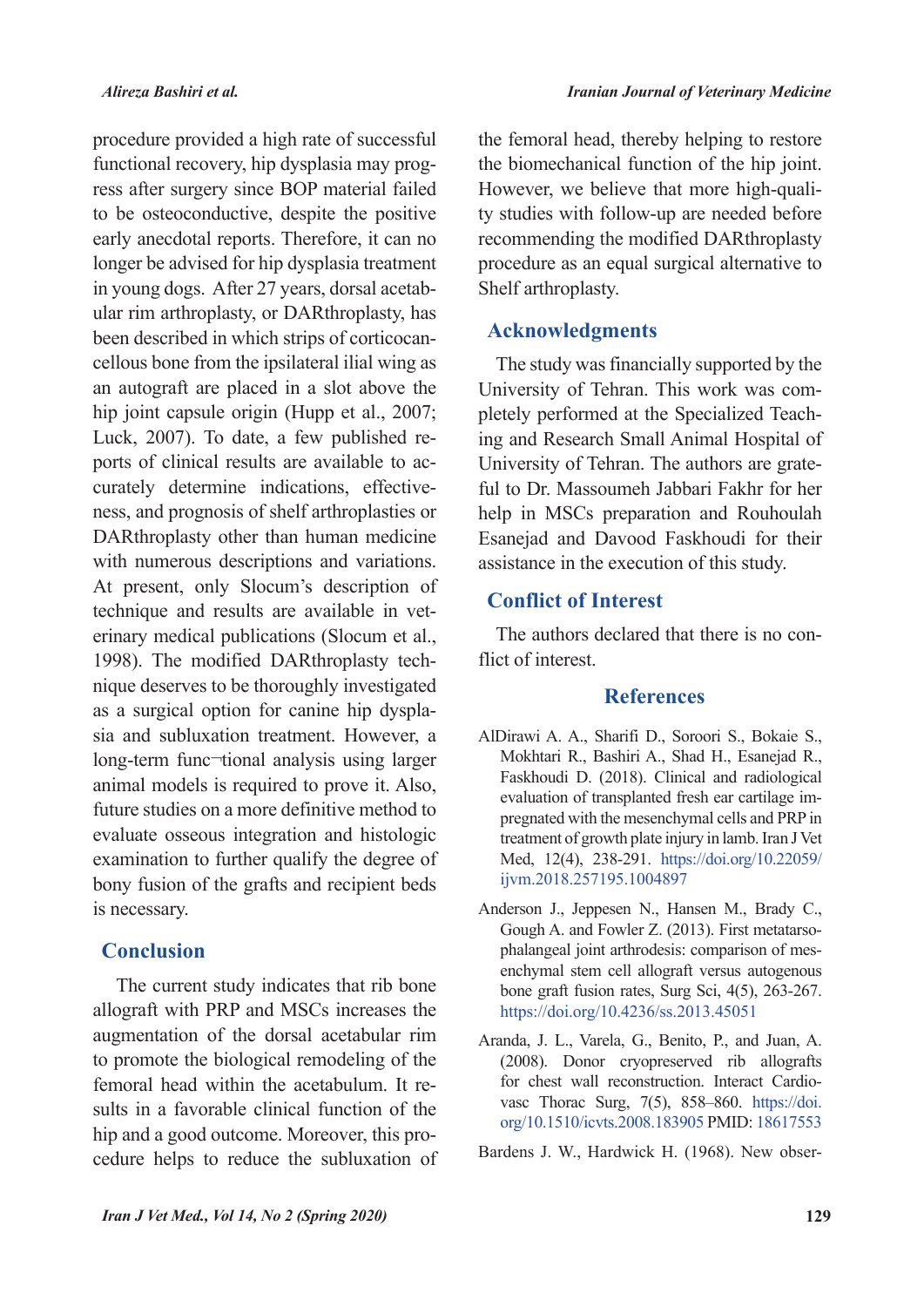plasia. Vet Med Small Anim Clin, 63, 238. vations on the diagnosis and cause of hip dys-PMID: 5183841

- Boudrieau, R. J., Mitchell, S. L., and Seeherman, tial hemimandibulectomy in a dog with severe H. (2004). Mandibular reconstruction of a parmalocclusion. Vet Surg,  $33(2)$ ,  $119-130$ . https:// doi.org/10.1111/j.1532-950x.2004.04019.x PMID: 15027973
- Butler, R.J., and Gambino, J. (2017). Canine hip dysplasia-diagnostic imaging. Vet Clin North Am Small Anim Pract, 47(4), 777-793. https://doi. org/10.1016/j.cvsm.2017.02.002 PMID: 28576269
- to L. R., Pippi, N. L.  $(2018)$ . Adult stem cells in Callegaro S. G. M., Tadeu L. P. F. S., do Nascimenthe healing of fractures and bone grafts. Revista MVZ Córdoba, 23(1), 6537-6551. https://doi. org/10.21897/rmvz.1248
- Comhaire F. H., Snaps F. (2008). Comparison of two canine registry databases on the prevalence of hip dysplasia by breed and the relationship of dysplasia with body weight and height. Am J Vet Res, 69, 330 https://doi.org/10.2460/ajvr.69.3.330 PMID: 18312130
- Corral, C. (2018). Canine hip dysplasia: aetiology and treatment. The Veterinary Nurse,  $9(5)$ ,  $246-$ 250. https://doi.org/10.12968/vetn.2018.9.5.246
- Dallari, D., Fini, M., Stagni, C. (2006). In vivo study on the healing of bone defects treated with bone marrow stromal cells, platelet-rich plasma, and bination. J Orthop Res, 24, 877–888. https://doi. freeze-dried bone allografts, alone and in comorg/10.1002/jor.20112 PMID: 16609976
- Denny, H.R., Linnell, M., Maddox, T.W., and Comerford, E.J. (2018). Canine total hip replace-<br>ment using a cementless threaded cup and stem: a review of 55 cases. J Small Anim Pract, 59(6), 350-356. https://doi.org/10.1111/jsap.12827 PMID: 29574978
- Dueland, R. T., Adams, W. M., Patricelli, A. J., Linn, sia treated by juvenile pubic symphysiodesis. Vet K. A., and Crump, P. M. (2010). Canine hip dyspla-Comp Orthop Traumatol, 23(5), 306-317. https:// doi.org/10.3415/vcot-09-04-0045 PMID: 20740258
- Dycus, D. L., Levine, D., and Marcellin-Little, D. ment of canine hip dysplasia. Vet Clin North Am J. (2017). Physical rehabilitation for the manage-

Small Anim Pract, 47(4), 823–850. https://doi. org/10.1016/j.cvsm.2017.02.006 PMID: 28576271

- Flückiger M. (2008). Scoring radiographs for canine Hip Dysplasia—The big three organizations in the world. Eur J Comp Anim Pract, 17, 135.
- Ginja M. M. D., Ferreira A. J., Jesus S. S., et al. (2009). Comparison of clinical, radiographic, computed tomographic and magnetic resonance nine hip laxity and dysplasia. Vet Radiol Ultra-<br>sound, 50, 135. https://doi.org/10.1111/j.1740imaging methods for early prediction of cannine hip laxity and dysplasia. Vet Radiol Ultraimaging methods for early prediction of ca-8261.2009.01506.x PMID: 19400458
- lograft with mesenchymal stem cells: A critical Grabowski G., Robertson R. N. (2013). Bone alreview of the literature. Hard Tissue,  $22:2(2)$ ,  $20$ . https://doi.org/10.13172/2050-2303-2-2-438
- GrzegorzewskiA., Synder M., Kmiec K., et al. (2013). Shelf acetabuloplasty in the treatment of severe Legg-Calve-Perthes disease: good outcomes at midterm follow-up. Biomed Res Int, 2013, 859483. https://doi.org/10.1155/2013/859483 PMID: 24377097
- etabular rim arthroplasty, a retrospective study. Hupp J., Pfeil I., Buder A., et al (2007). Dorsal ac-Praktische Tierarzt 88, 398.
- Jacobs R., Moens P., Fabry G. (2004). Lateral shelf Perthes disease with special emphasis on the acetabuloplasty in the early stage of Legg-Calvenary report. J Pediatr Orthop B, 13, 21-8. https:// remaining growth of the acetabulum: a prelimidoi.org/10.1097/00009957-200401000-00004 PMID: 15091254
- Jensen, T. B., Rahbek, O., Overgaard, S., Soballe, K. ed implants. Int Orthop,  $29(2)$ ,  $67-72$ . https://doi. zen or processed bone allograft around nocement- $(2005)$ . No effect of platelet rich plasma with froorg/10.1007/s00264-004-0622-6 PMID: 15685457
- Jo K., Kim Y., Lee S. H., Yoon Y. S., Kim W. H., Kweon, O.-K. (2017). Effect of canine cortical bone demineralization on osteogenic differentiation of liyon, 3(8), e00383. https://doi.org/10.1016/j.heliyon.2017.e00383 PMID: 28856336 adipose- derived mesenchymal stromal cells. Heliyon, 3(8), e00383. https://doi.org/10.1016/j.heliyadipose- derived mesenchymal stromal cells. He-
- genicity of autologous bone transplants in the goat. Kruyt M. C., Dhert W. J., Oner C., et al. (2004). Osteo-Transplantation, 77, 504–509. https://10.1097/01. tp.0000107283.19336.daPMID:15084925

*(2020)* Spring (2020) Spring (2020) Spring (2020) Spring (2020)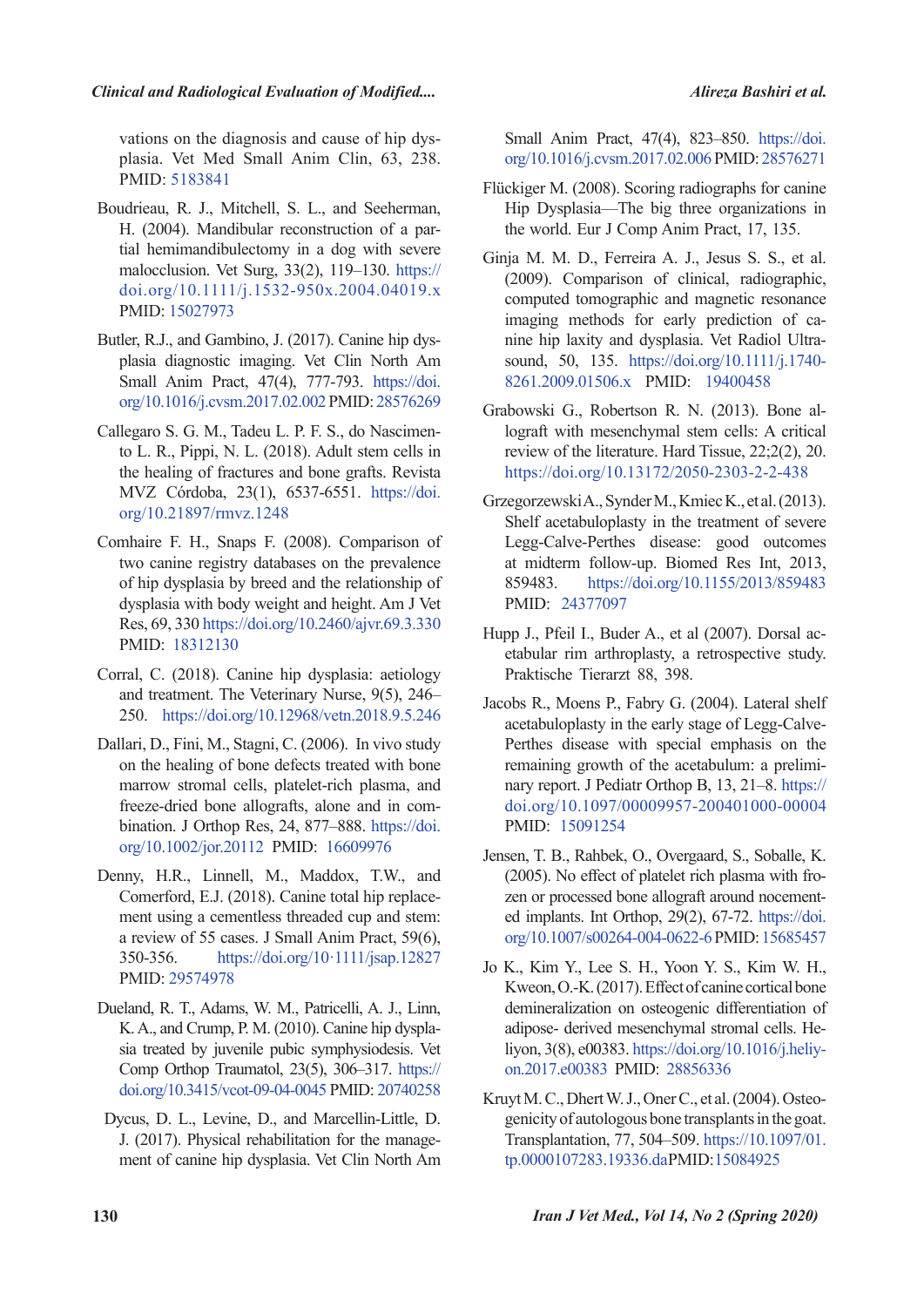- nine bone marrow-derived mesenchymal stromal Lee W. S., Suzuki Y., Graves S. S., et al. (2011). Caation in vitro but fail to enhance engraftment in cells suppress alloreactive lymphocyte prolifercanine bone marrow transplantation. Biol Blood Marrow Transplantat, vol. 17, no. 4, pp. 465-475. https://doi.org/10.1016/j.bbmt.2010.04.016 PMID: 20457265
- Lee D.H., Ryu K. J., Kim J. W., Kang K. C., Choi Y. R. (2014). Bone marrow aspirate concentrate and traction osteogenesis of the tibia. Clin Orthop Relat platelet-rich plasma enhanced bone healing in dis-Res. 472(12), 3789-97. https://doi.org/10.1007/ s11999-014-3548-3 PMID: 24599650
- Little D., Johnson S., Hash J., Olson S. A., Estes B. T., Moutos F. T., Lascelles B. D., Guilak F. (2016). Functional outcome measures in a surgical model of hip osteoarthritis in dogs. J  $Exp$  Orthop, 3 (1), 17. https://doi.org/10.1186/s40634-016-0053-5 PMID: 27525982
- Long, T., Zhu, Z., Awad, H. A., Schwarz, E. M., Hilton, M. J., and Dong, Y. (2014). The effect al allograft healing of critical sized femoral of mesenchymal stem cell sheets on structurdefects in mice. Biomaterials,  $35(9)$ ,  $2752-$ 2759. https://doi.org/10.1016/j.l<br>als.2013.12.039 PMID: 24393269 https://doi.org/10.1016/j.biomateri-
- Luck D. R. (2007). DARthroplasty: overlooked and underused. VOS, Abstracts.
- Makridis, K. G., Ahmad, M. A., Kanakaris, N. K., Fragkakis, E. M., and Giannoudis, P. V. (2012). sis pubis arthrodesis. Int Orthop.  $36(8)$ ,  $1701$ lous allograft after bone graft harvest for symphy-Reconstruction of iliac crest with bovine cancel-1707. https://doi.org/10.1007/s00264-012-1572-z PMID: 22729663
- Marshall W. G., Bochstahler B. A., Hulse D. A., et sity: current understanding of the relationship al. (2009). A review of osteoarthritis and obeand benefit of obesity treatment and prevention in the dog. Vet Comp Orthop Traumatol, 22, 339. https://doi.org/10.3415/VCOT-08-08-0069 PMID: 19750285
- Marx C., Silverira M. D., Selbach I., et al. (2014). Acupoint injection of autologous stromal vascular fraction and allogeneic adipose-derived stem cells to treat hip dysplasia in dogs. Stem Cells Int, 2014, 391274. https://doi.org/10.1155/2014/391274

PMID: 25180040

- Messora M. R., Nagata M. J. H., Fucini S. E., Pola N. M., Campos N., de Oliveira G. C. V., Bosco A. F., Garcia V. G., Furlaneto F. A. (2014). Effect of platelet-rich plasma on the healing of man-<br>dibular defects treated with fresh frozen bone allograft: A radiographic study in dogs. J Oral Implantol, 40(5), 533–541. https://10.1563/AA-ID-JOI-D-12-00175 PMID: 25295885
- Mirghasemi S. A., Sadeghi M. S., Rahimi-Gabaran N., Baghban-Eslaminejad M. (2017). Biological optimization of cortical bone allografts: A study tial demineralization and laser perforation. Acad J on the effects of mesenchymal stem cells and par-Surg,  $4(2)$ ,  $31-6$ .
- Moses P. (2000). Alternative surgical methods for treating juvenile canine hip dysplasia. Aust Vet J,  $78(12)$ .
- Off W, Matis U. (2010). Excision arthroplasty of the hip joint in dogs and cats. Clinical, radiographic, and gait analysis findings from the Department of imillian's University of Munich, Germany. Surgery, Veterinary Faculty of the Ludwig-Max-Vet Comp Orthop Traumatol, 23, 297-305. PMID: 20945541
- Ozaydin I., Kiliç E., Baran V. et al. (2003). Reduction and stabilization of hip luxation by the transposition of the ligamentum sacrotuberale in dogs: an in vivo study. Vet Surg, 32, 46-51. https://doi. org/10.1053/jvet.2003.50009 PMID: 12520489
- roori S., Aramesh F., Bashiri A. (2018). Clinical Rafatpaneh Baigi R., Sharifi D., Golbakhsh M., Soand radiographic evaluation of osteodisc allograft impregnated with mesenchymal stem cells for replacement of normal cervical disc in dog. EC Veterinary Science, 3(3), 373-378.
- Roffi A., Filardo G., Kon E., Marcacci M. (2013). Does PRP enhance bone integration with grafts, graft substitutes, or implants? A systemic review. BMC Muscoskletal Disorders, 14, 330. https://doi. org/10.1186/1471-2474-14-330 PMID: 24261343
- Roldan J. C., Jepsen S., Miller J., et al. 2004. Bone formation in the presence of platelet-rich plas-<br>ma vs. bone morphogenetic protein-7. Bone, 34, 80-90. https://doi.org/10.1016/j.bone.200.09.011 PMID: 14751565

Sertl G. O., Jensen D. J. (1990). Biocompatible os-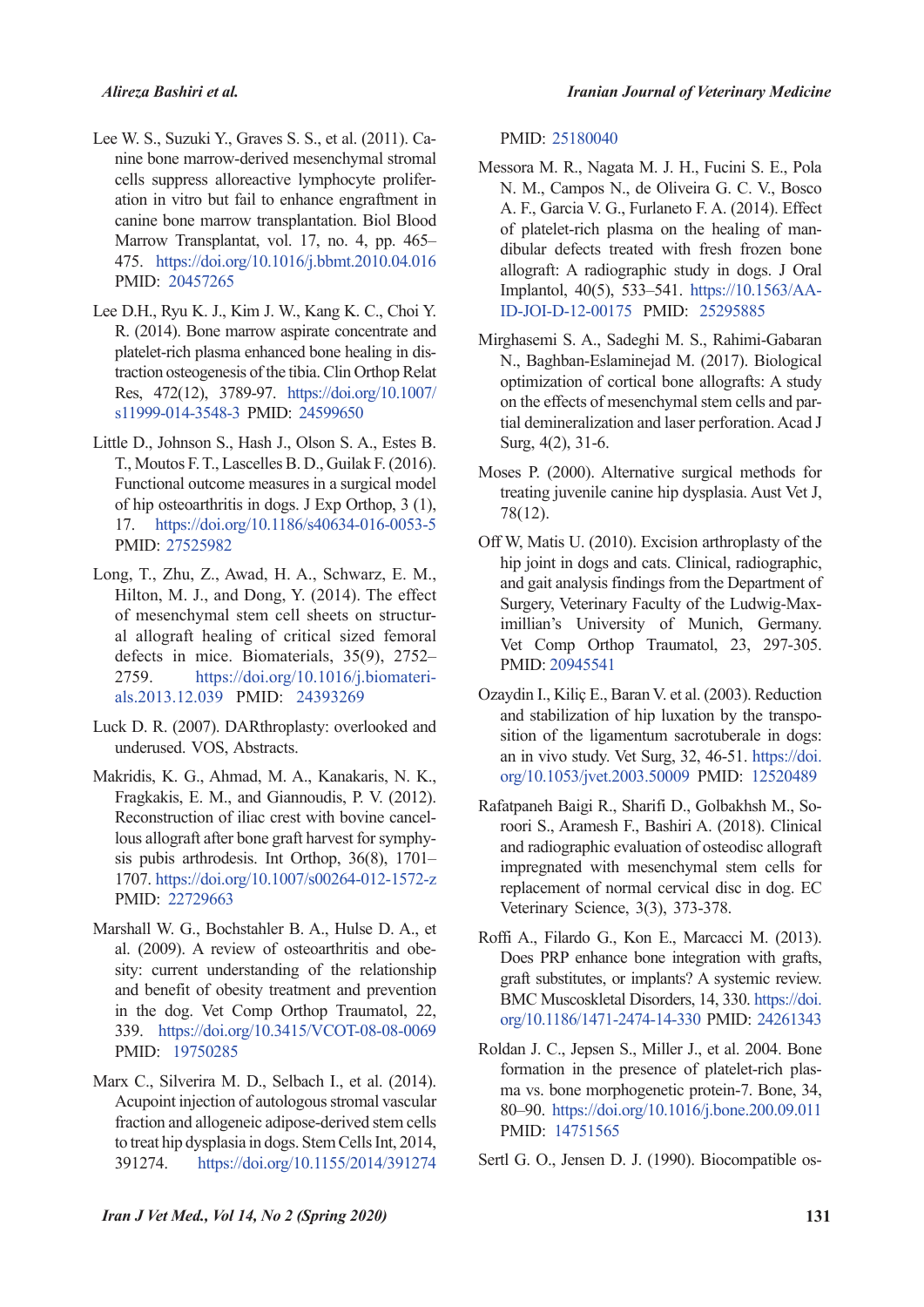#### **Clinical and Radiological Evaluation of Modified....**

teoconductive polymer (BOP) shelf arthroplasty nine orthopedics, Whittick WG, (ed) 1st ed., Lea for the surgical treatment of hip dysplasia. In: Caand Febiger, Philadelphia, USA, 481.

- Schachner, E.R and Lopez, M.J. (2015). Diagnosis, plasia: a review. Veterinary Medicine Research prevention, and management of canine hip dysand Reports,  $2015(6)$ , 181-192. https://doi. org/10.2147/vmrr.s53266 PMID: 30101105
- Shin, H. S., Woo, H. M., and Kang, B. J. (2017). Optimisation of a double-centrifugation method for preparation of canine platelet-rich plasma. BMC Vet Res, 13(1), 198. https://doi.org/10.1186/ s12917-017-1123-3 PMID: 28651609
- Slocum B., Slocum T.D. (1998). DARthroplasty. In: jrab MJ, editor. 4th edition., MD: Williams and-Wilkens, Baltimore,USA, 1168–1170. Current Techniques in Small Animal Surgery. Bo-<br>jrab MJ, editor. 4th edition., MD: Williams and-Current Techniques in Small Animal Surgery. Bo-
- Tomlinson, J. L., Cook J. L. (2002). Effects of vic osteotomy on the position of the femoral degree of acetabular rotation after triple pelhead in relationship to the acetabulum. Vet Surg. 31, 398-40. https://doi.org/10.1053/ jvet.2002.33598 PMID: 12094355
- Thua T. H. L., Bui D. P., Nguyen D. T., Pham D. N., Le Q. B., Nguyen P. H., Tran N. V., Le P. gous bone marrow stem cells combined with allograft cancellous bone in treatment of nonunion. Q., Boeckx W. D., De Mey A. (2015). Autolo-<br>gous bone marrow stem cells combined with al-Biomedical Research and Therapy, 2, 409-417. https://doi.org/10.7603/s40730-015-0029-6
- sessment of the effect of intraarticular injection of Vilar J. M., Batista M., Morales M., et al. (2014). Asautologous adipose-derived mesenchymal stem ed force platform analysis. BMC Vet Res, 10, cells in osteoarthritic dogs using a double blind-143. https://doi.org/10.1186/1746-6148-10-143 PMID: 24984756
- Witte P. G. (2019). Hip dysplasia: understanding ion animal, 24, 5. https://doi.org/10.12968/ the options (surgical management). Compancoan.2019.24.5.249

Yaprakci M. V., KAYA Ü. (2014). Evaluation of Block Type Autograft DARthroplasty operation catepe Vet, 7(2), 73-78. https://doi.org/10.5578/ plasia disease in a Turkish shepperd dog. Koand its results in the treatment of canine hip diskvi.8324